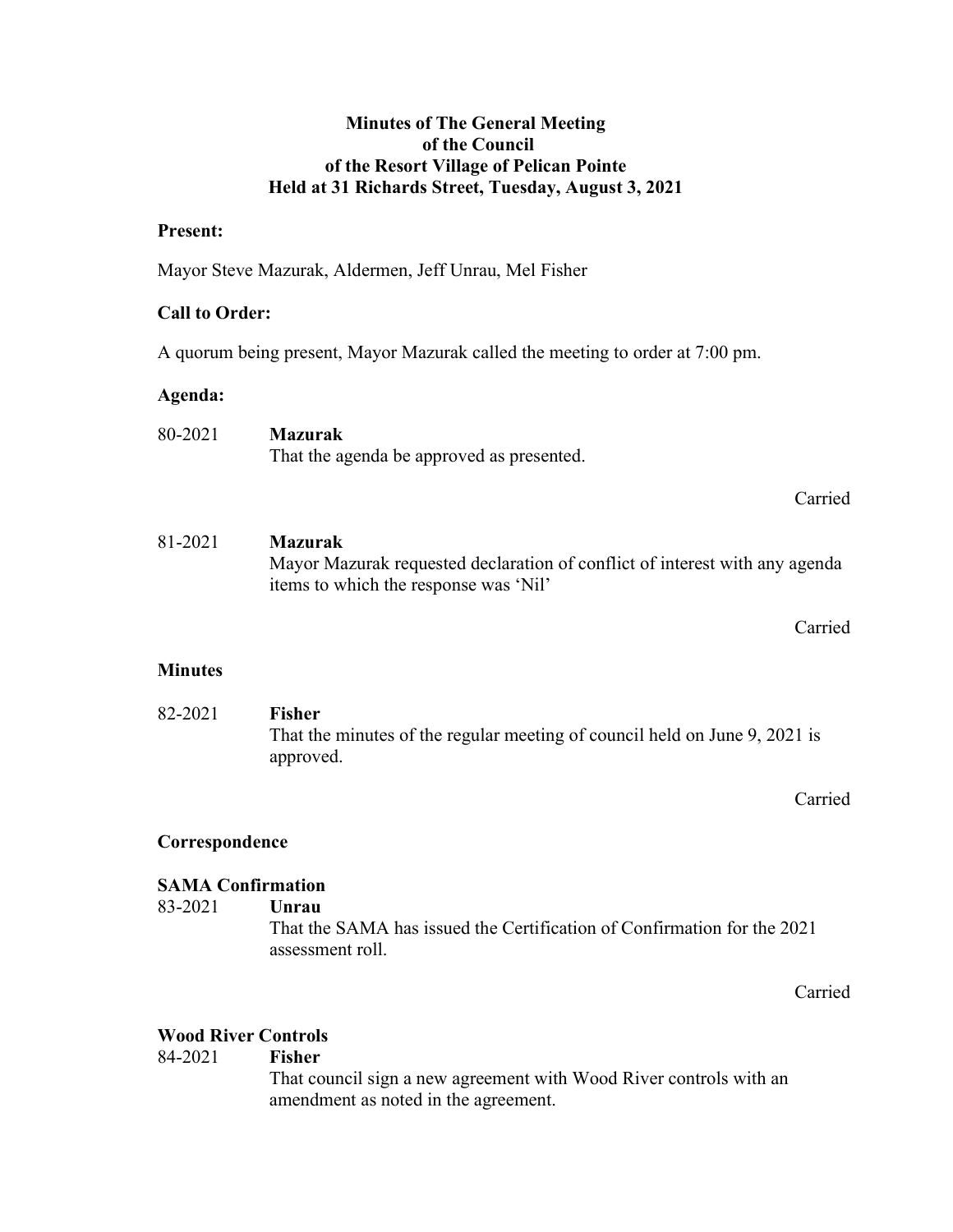# Carried

# Accounts Payable

 $\overline{a}$ 

| 85-2021                                     | <b>Fisher</b><br>That council approve the payment of the 2021 UMAAS membership fee for<br>\$220.00.                                                                                                           |         |
|---------------------------------------------|---------------------------------------------------------------------------------------------------------------------------------------------------------------------------------------------------------------|---------|
|                                             |                                                                                                                                                                                                               | Carried |
| 86-2021                                     | Unrau<br>That council approves the re-investment of the GIC maturing August 20,<br>2021 for another term, administrator to advise the bank to proceed.                                                        |         |
|                                             |                                                                                                                                                                                                               | Carried |
| 87-2021                                     | Unrau<br>That the invoice for the large garbage bin from Loraas has been received and<br>council has requested that the administrator order another bin to be delivered<br>in September for the fall cleanup. |         |
|                                             |                                                                                                                                                                                                               | Carried |
| 88-2021                                     | Unrau<br>That the accounts payable be accepted as presented.                                                                                                                                                  |         |
|                                             |                                                                                                                                                                                                               | Carried |
| <b>New Business:</b><br><b>Barking Dogs</b> |                                                                                                                                                                                                               |         |
| 89-2021                                     | <b>Fisher</b><br>That the issue of barking dogs is addressed in the Dog and Cat Bylaw and<br>will have further discussion on the matter at the AGM meeting on<br>August 7, 2021                               |         |

Carried

# **Draft Zoning Bylaw<br>90-2021 Mazur**

## **Mazurak**

That council has reviewed a rough draft of the suggested changes to the Zoning bylaw and will present this to the Strategic Planning Committee once it is formed for their input.

Carried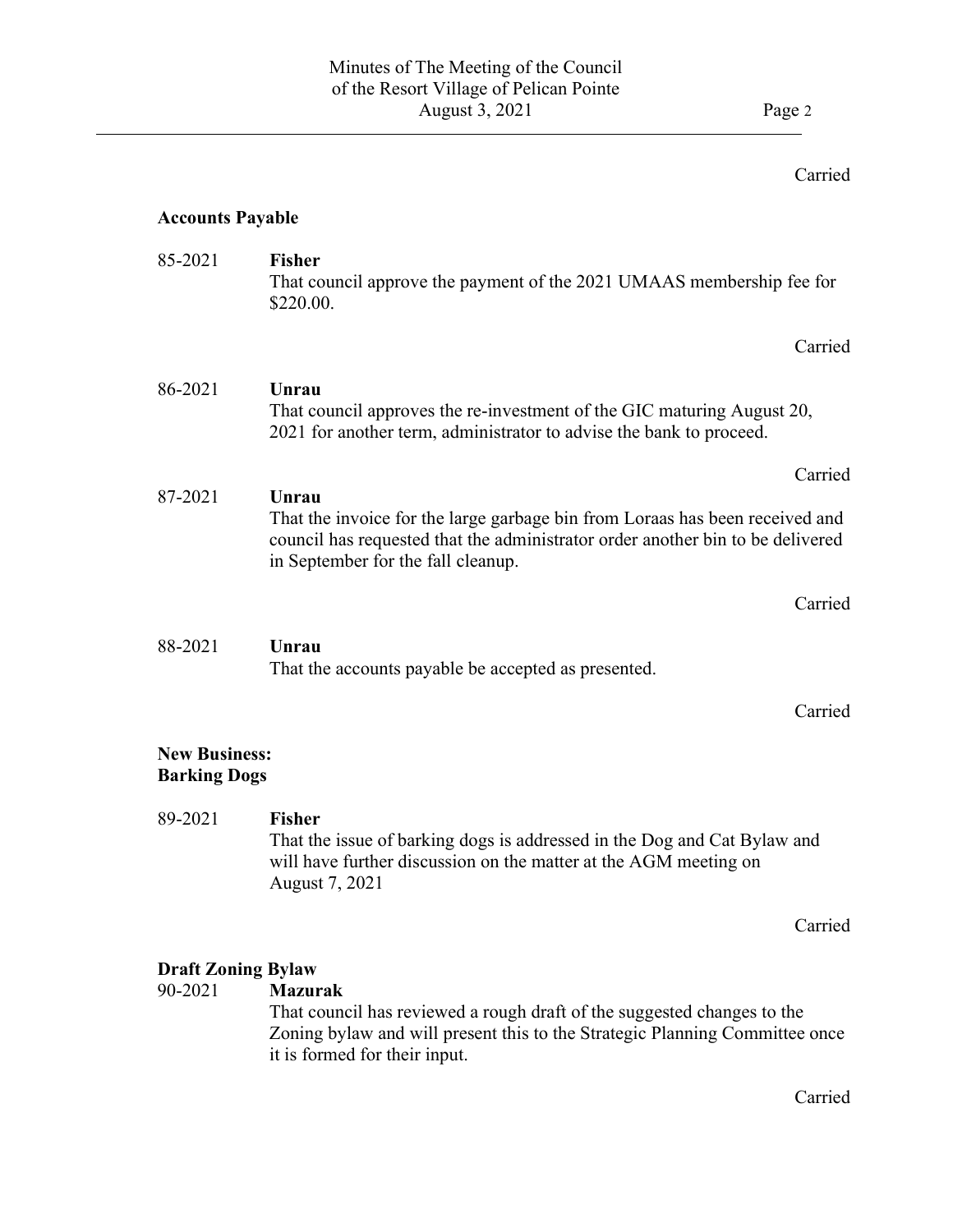$\overline{a}$ 

 That the Council hereby declares the building located on Lot 20, Block 1, Plan 60R23771, the civic address of the property being 68 McKillop Crescent to be a nuisance under Section 6 & 7 of Bylaw #2/2010, the Nuisance Abatement Bylaw, for the following reason(s):

- building is deteriorated into a state of disrepair and such that the building is an imminent danger to public safety
- property is over-grown with weeds and grass

That the Designated Officer is hereby authorized to issue an order to owner of the said property requiring her to undertake the following work:

- building to be demolished
- grass and weeds to be cut and property cleared of debris

said work to be completed on or before the 31st day of March, 2022;

And that if the work noted above is not completed by the date noted above, the municipality is authorized to take whatever steps are necessary to complete the work and recover the costs from the owner.

Carried

# Secure Camera

### 92-2021 Unrau

 That council approved an expense up to \$500.00 to purchase a new security camera to replace the camera by the garbage bins.

Carried

## Old Business:

### Road Agreement and Government Relations

### 93-2021 Unrau

That a first draft of the agreement has been reviewed.

Carried

## Glamping/Trailer Park

## 94-2021 Mazurak

 That the developers have until August 31, 2021 to make the final purchase payment for the property. They also cannot make another application to the RM for this development until October, 2021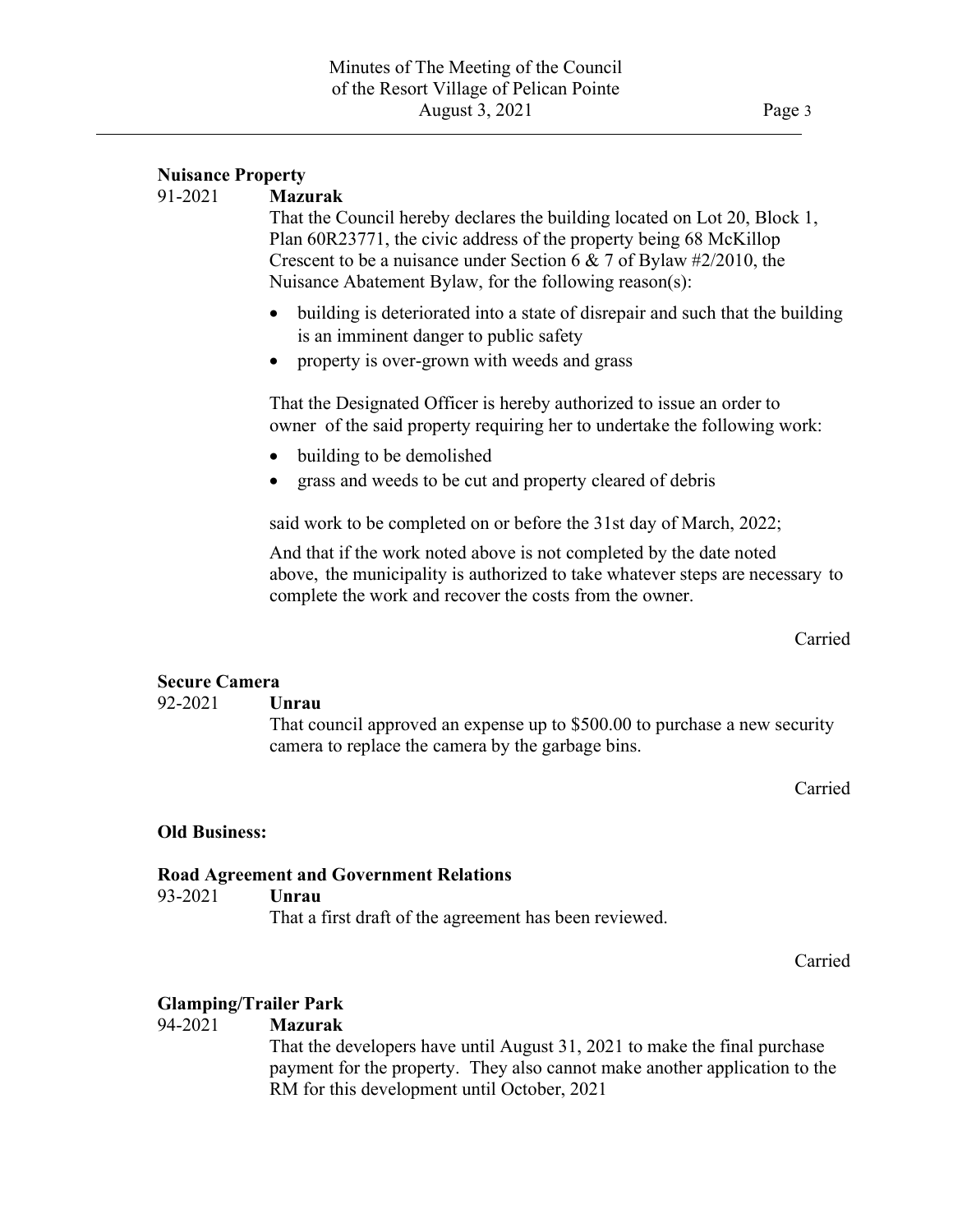$\overline{a}$ 

# Carried

| <b>ATV Bylaw 07-2021</b> |                                                                                                                       |         |
|--------------------------|-----------------------------------------------------------------------------------------------------------------------|---------|
| 95-2021                  | <b>Mazurak</b><br>That Bylaw 07-2021, a Bylaw to amend Bylaw 05-2021, be introduced and                               |         |
|                          | read a first time.                                                                                                    |         |
|                          |                                                                                                                       | Carried |
| 96-2021                  | Unrau                                                                                                                 |         |
|                          | That Bylaw 07-2021 be given a second reading                                                                          |         |
|                          |                                                                                                                       | Carried |
| 97-2021                  | <b>Fisher</b>                                                                                                         |         |
|                          | That Bylaw 07-2021 be given three reading at this meeting                                                             |         |
|                          |                                                                                                                       | Carried |
| 98-2021                  | <b>Mazurak</b>                                                                                                        |         |
|                          | That Bylaw 07-2021 be read a third and final time and adopted as a bylaw for<br>the Resort Village of Pelican Pointe. |         |
|                          |                                                                                                                       | Carried |
|                          | <b>Next Council Meeting</b>                                                                                           |         |
| 99-2021                  | <b>Fisher</b>                                                                                                         |         |
|                          | Next Council meeting is scheduled for September 29, 2021                                                              |         |
|                          |                                                                                                                       | Carried |
| Adjournment:             |                                                                                                                       |         |
| 100-2021                 | Unrau                                                                                                                 |         |
|                          | The meeting be adjourned at 8:59 pm                                                                                   |         |
|                          |                                                                                                                       | Carried |